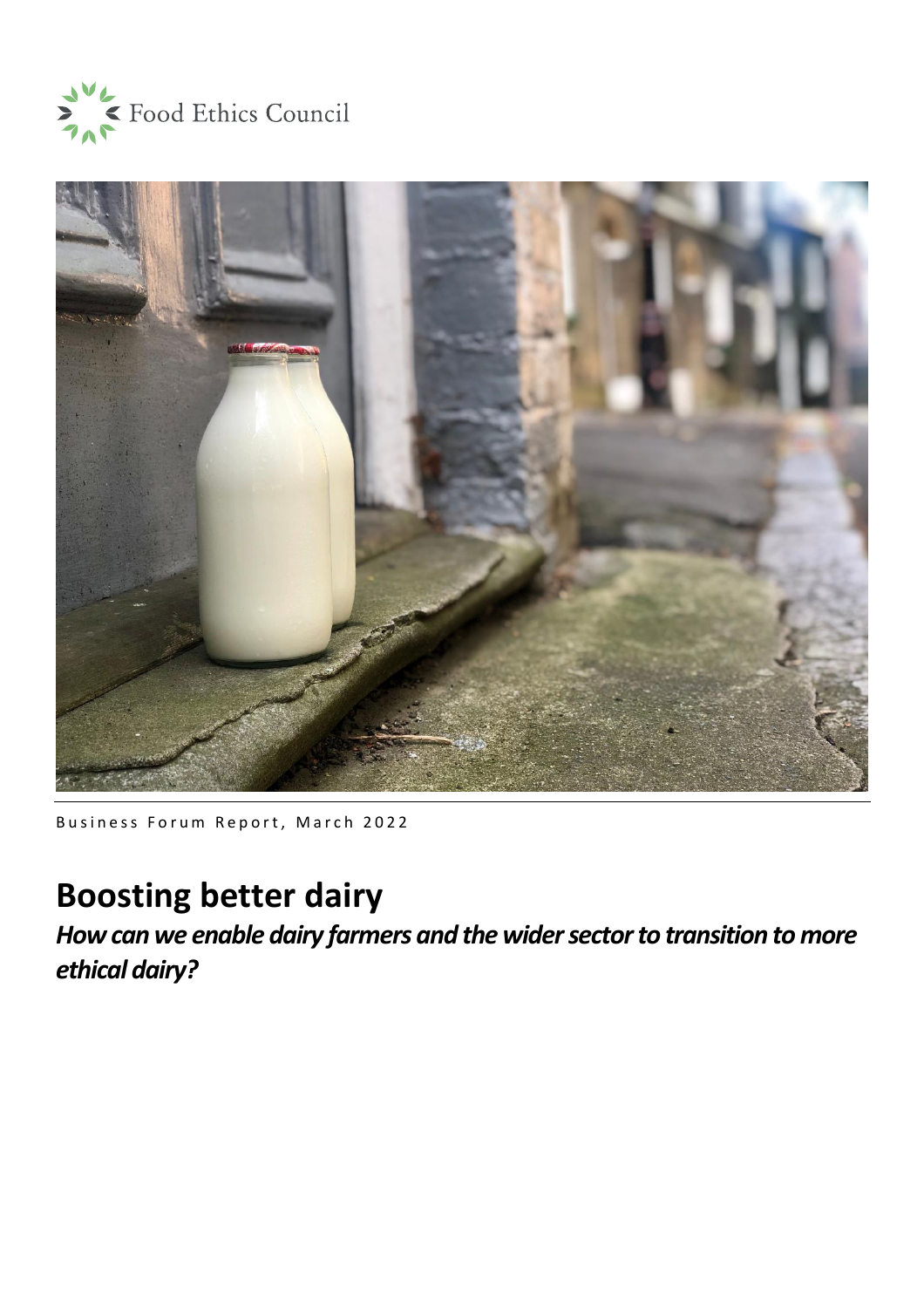## **Introduction – the Dairy Project**

Price pressures on farmers and the climate and nature emergency we now face have increased the urgency of striving for fairer, more ethical dairy systems. This project seeks to accelerate change towards those systems.

## **What is our position on the role of dairy?**

We believe there can be a role for dairy in a sustainable future. Eating dairy in moderation can bring health benefits, has cultural significance and supports livelihoods in many parts of the world. 'Mixed' farming (combining livestock with arable) can also bring environmental benefits. However, there are serious environmental and animal welfare concerns, particularly about intensive livestock production. The livestock sector is also a significant contributor to global greenhouse gases and, in order to meet the targets agreed at UN climate talks the dairy sector will have to reduce its emissions.

## **So what do we mean by fairness and ethics in dairy?**

All sorts of groups have ideas about what 'fairer, more ethical' means and what dairy farming should be like. We don't have a specific model or definition for ethical dairy. We are not being prescriptive. This project is about working with dairy farmers and challenging them to identify the barriers and opportunities for enabling fairer and more ethical dairy systems that are better for people, planet and animals – and helping to overcome them and accelerate change.

#### **The workshops**

To date, we have run workshops with around 20 dairy producers from across England, Scotland and Wales, who run a variety of systems and businesses: zerograzing, organic, aligned milk contract, direct sales, small-scale, tenant, family-owned and large-scale. There were similarities in priorities and outlooks for many of the producers, who spoke about the importance of family, longevity and the wellbeing of staff and people in the business.

## **What matters to dairy producers in our project**

Participants in our workshops - one of whom kindly joined us at this business forum discussion - spoke about people, staff and families and the wellbeing of all three. They wanted to offer a better working life to their staff and also better lives for themselves. They wanted to communicate directly with the public and have a closer relationship and understanding with not just their customers, but also their local community. They spoke of a desire to be valued by their local communities. They wanted to not just care for their environment, but to be able to improve it. They wanted a relationship with their milk buyer that was not just dictated by geography, but something more meaningful. And, finally, they wanted a more transparent sector where contracts and opportunities were more equally available and open to competitive bidding.

## **This Business Forum**

As the Dairy Project moves into its next phase, we want to take what dairy farmers have told us is important to them and explore with the wider sector how we can drive positive change towards more ethical dairy together. The meeting built on our previous Business Forum, which explored more ethical dairy and provided an opportunity to share research findings and insights to date from the project. In this discussion, we specifically wanted participants to be able to dive deeper into some of the questions that have emerged from discussions so far.

## **Discussion questions**

- How can producers step out of current dairy systems?
- What can/ should universal (high) standards across milk and dairy look like?
- How can subsidies support more agroecological approaches in dairy?

## **The current situation**

Price hikes are at the forefront of people's minds in food and farming sectors at the moment. Fertiliser costs have almost trebled for dairy producers year-onyear. There have also been significant increases in fuel, electricity and feed costs. Grass-based systems are less reliant on external feed, but fertiliser remains a key input for grass growth. Farmers can apply less fertiliser now, but that will lead to reduced nutrient uptake in the future which will impact milk output.

It is an unsettling period for farmers as well as other food businesses trying to work out costs and make long-term farm decisions around crops and animals in an extremely volatile and uncertain period. There has been an increase in milk prices paid to producers, but with rising input costs the better price does not necessarily come with a reward for farmers.

"I think so many of the issues that we've talked about come down to - and it's the part of sustainability that is often swept under the carpet there's got to be a profit in it for everybody.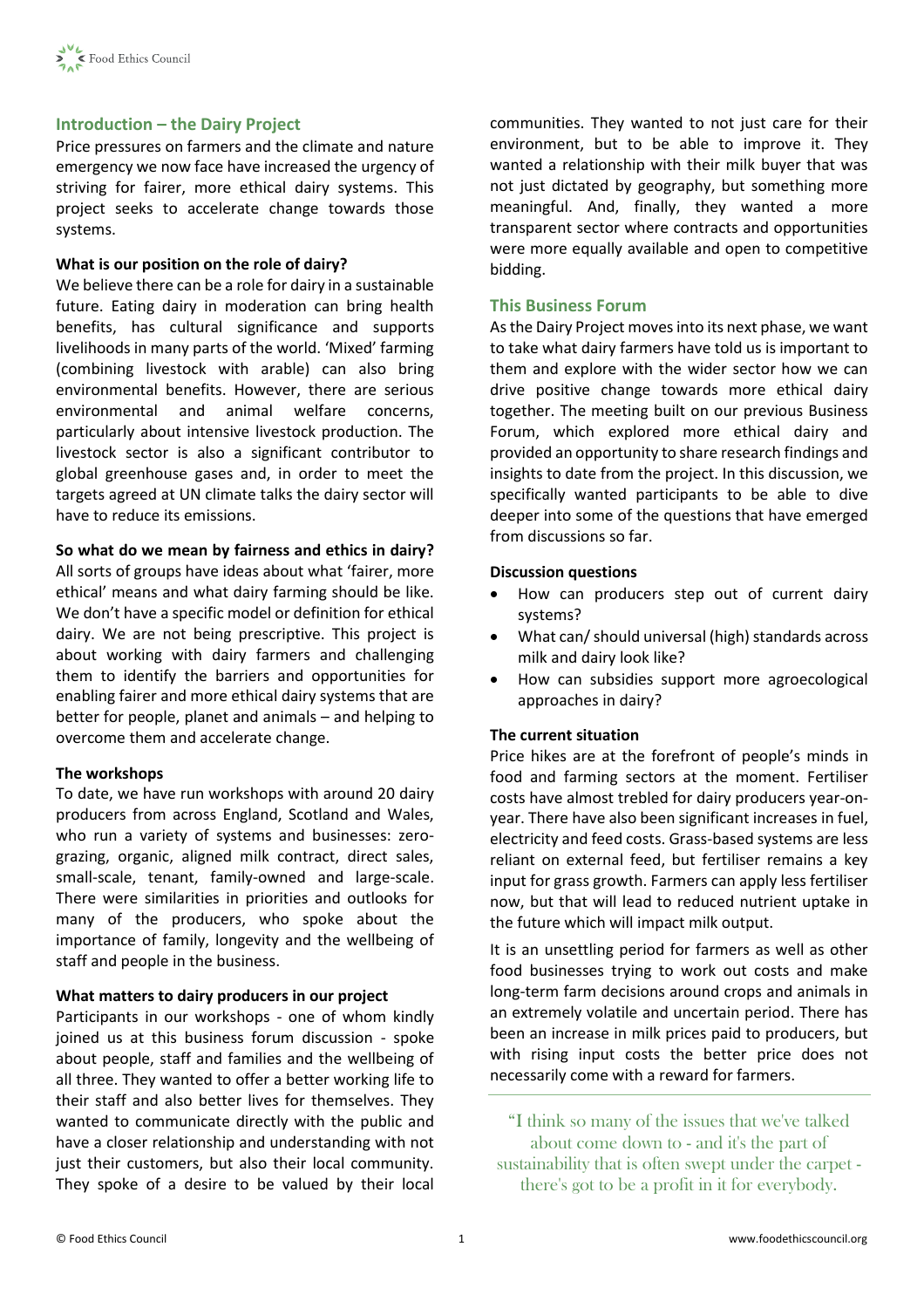Because if you want the farmer to invest in the environment, you've got to make it sustainable for them to do that. The milk price is wholly unsustainable. If you start to feed profit back into the supply chain, then some of these things can be invested in. It takes investment."

**How can producers step out of current dairy systems?**

Producing your own cheese or selling products at a farmers' market might seem ideal (if permitted under the terms of their contracts), but sometimes it involves a lot of extra workload for producers and, while rewarding in many ways, may not bring in extra money. A milk contract can allow producers to focus on the animals and producing milk and not having to spend any free time trying to diversify their business. However, the devaluation of milk has made producers more susceptible to the pressures of producing a lowcost commodity.

As it stands, it was said, producers are left with a boom to bust cycle: 'How do producers get away from this boom to bust cycle?' They can either rely on their milk buyer through branding, marketing and innovation to add value, or can try themselves. It was also suggested that a B price, which would be higher when supply was tight and lower when there's a surplus, could help address fluctuations and the cycle of boom and bust. Farmers would produce to a forecast, with the B price available outside of that forecast, taking away the contractual necessity of buyers to take all the milk produced.

A farmer survey commissioned by the NGO Sustain suggested more than 90% of farmers would prefer not to sell to major retailers. Retailers have also been to blame for selling milk as a loss-leader for so long, devaluing milk in the eyes of the public and 'creating chaos' in the marketplace. Everything has been pinned on this premise of milk being the thing that's got to be cheap. Partly this is the fault of milk having such high penetration - a strength that is also a weakness for the category. It was suggested that the cheap milk system must have been created by people without common sense, humanity or care for the planet. The solution, for some, lay not just in fairer prices, but having a more balanced relationship between producer and buyer:

'I don't think it is just about price that is what is wrong in the relationship though between farmers, and contracts, and processors. I think it's more about a feeling of fairness in that relationship, and

having shared values, and a good working relationship, and an ability to plan for the longterm, and those kinds of things, rather than just being about the milk price.'

Lastly, stepping out may also mean leaving the industry. Producers should be supported to exit the industry, if they are struggling to cope and wish to leave, and opportunities created for those wanting to get into it.

# **What can/should universal (high) standards across milk and dairy look like?**

Red Tractor provides a baseline that nearly all dairy producers have signed up to. Some talked of the value in raising those minimum standards. And that dairy should follow the example of eggs, which as an industry is phasing out lower standards of egg production i.e. caged eggs.

"We want to be known as doing the right thing, so how do we use that model within the dairy sector to say the right thing is XYZ or whatever that is."

Producers may feel hamstrung by being stuck behind a retailer's own brand and unable to set the messaging or direction of travel. Others said that there was no point ramping up standards if shoppers did not want to buy into them. There was a discussion about ensuring existing standards are being upheld and people going further are fairly rewarded for that. Knowing others are getting away with lower standards or the public are being misled is disheartening.

The less talked about issue when it comes to standards is how they apply to milk used as an ingredient. We often talk about milk or commodity dairy on the shelf, but we don't think about that dairy used as an ingredient in other products. That is often where buyers get away with lower standards, it was said. Smaller milk buyers outside of the main processors and retail buyers said they feel powerless to set or influence standards given they are such smaller buyers in the marketplace.

# **How can subsidies support more agroecological approaches in dairy?**

Subsidies are less significant in terms of turnover for larger dairy farms, who are setup to be viable without the support. Producers want to deliver more for society but want to understand the bigger picture and how they can contribute to that. The difficulty of how what is or could be delivered is measured and valued is